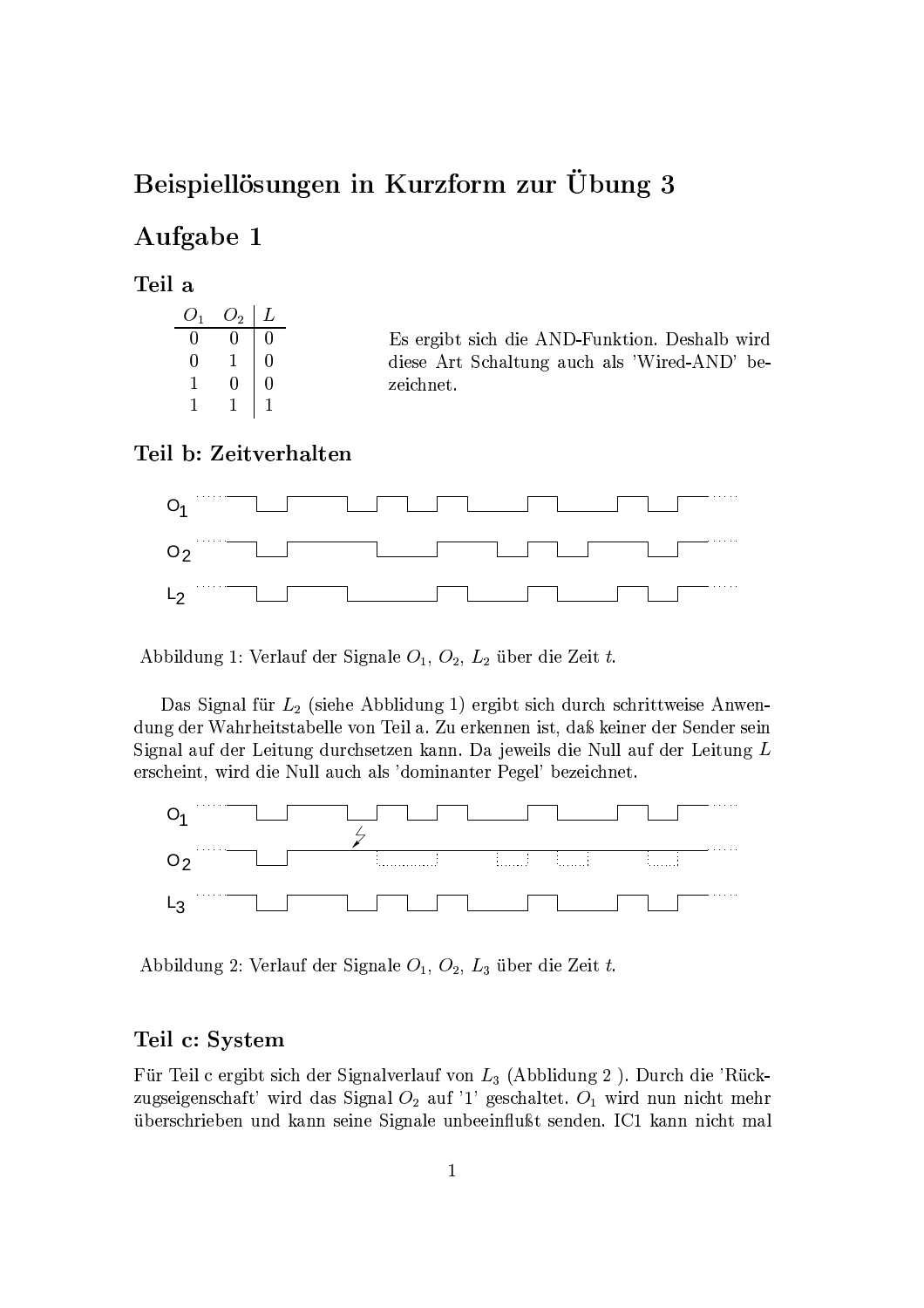die Existenz eines weiteren Teilnehmers feststellen. Es gilt: Wer zuerst eine '1' sendet, verliert den Zugriff auf die Leitung L.

#### Teil d: Protokoll

Damit ein Sender sich zurückzieht und die Leitung L freigibt, muß innerhalb der ersten 4 Bit (A3-A0) eine Kollision festgestellt werden. Durch die 4 Bit ergeben sich 16 verschiedene Arbitrierungscodes. Diese Codes müssen so auf die Sender verteilt werden, daß kein Code zweimal vergeben wurde.

Weiterhin müssen beide Sender synchron mit der Übertragung beginnen, damit sich die Arbitrierungsphasen exakt überlappen. (Deshalb führende Null als 'start of frame'-SOF.) Es werden die Daten bevorzugt, die einen niedrigen Arbitrierungscode haben  $\rightarrow$  Code=0 hat höchste Priorität.

Bei einem dritten Teilnehmer muß wieder gelten, daß jeder Code nur einmal an einen Sender vergeben wurde.

Das Prinzip, des hier vorgestellten Protokolls, wird im CAN-System (Controller Area Network) verwendet, welches hauptsächlich im KFZ-Bereich eingesetzt wird. Das Protokoll ist allerdings etwas komplexer und besteht aus 11 bzw. 29 Arbitrierungsbits, 0-8 Datenbytes und weiteren Bitfeldern zur Datensicherung.

## Aufgabe 2

#### Teil a:

Die Kodierung der Steuerleitungen  $c_0, c_1$  erfolgt mit Hilfe von Folie 13 aus dem Kombinatorikteil der Vorlesung<sup>1</sup> nach der folgenden Tabelle:

|                  |  |        | AND OR NOR Bool'sche Formel                                        |
|------------------|--|--------|--------------------------------------------------------------------|
| Fkt-Kode         |  | 3      |                                                                    |
| $c_{0}$          |  |        |                                                                    |
| $\overline{c}_1$ |  |        |                                                                    |
| $x_0$            |  |        | $x_0 = c_0$                                                        |
| $\overline{x}_1$ |  |        | $x_1 = c_0 \overline{c_1} + \overline{c_0} c_1$                    |
| $x_2$            |  | $\cup$ |                                                                    |
| $x_3$            |  |        | $\begin{array}{l}\nx_2 = x_1 \\ x_3 = \overline{c_0}\n\end{array}$ |

**Bemerkung:**  $c_1$  selektiert die Grundoperation AND bzw. OR und  $c_0$  gibt an ob das Ergebnis noch zu invertieren ist.

Damit erhält man die Schaltung:

<sup>&</sup>lt;sup>1</sup>Überschrift: Kodierte Multiplexer: Beispiel  $n = 2$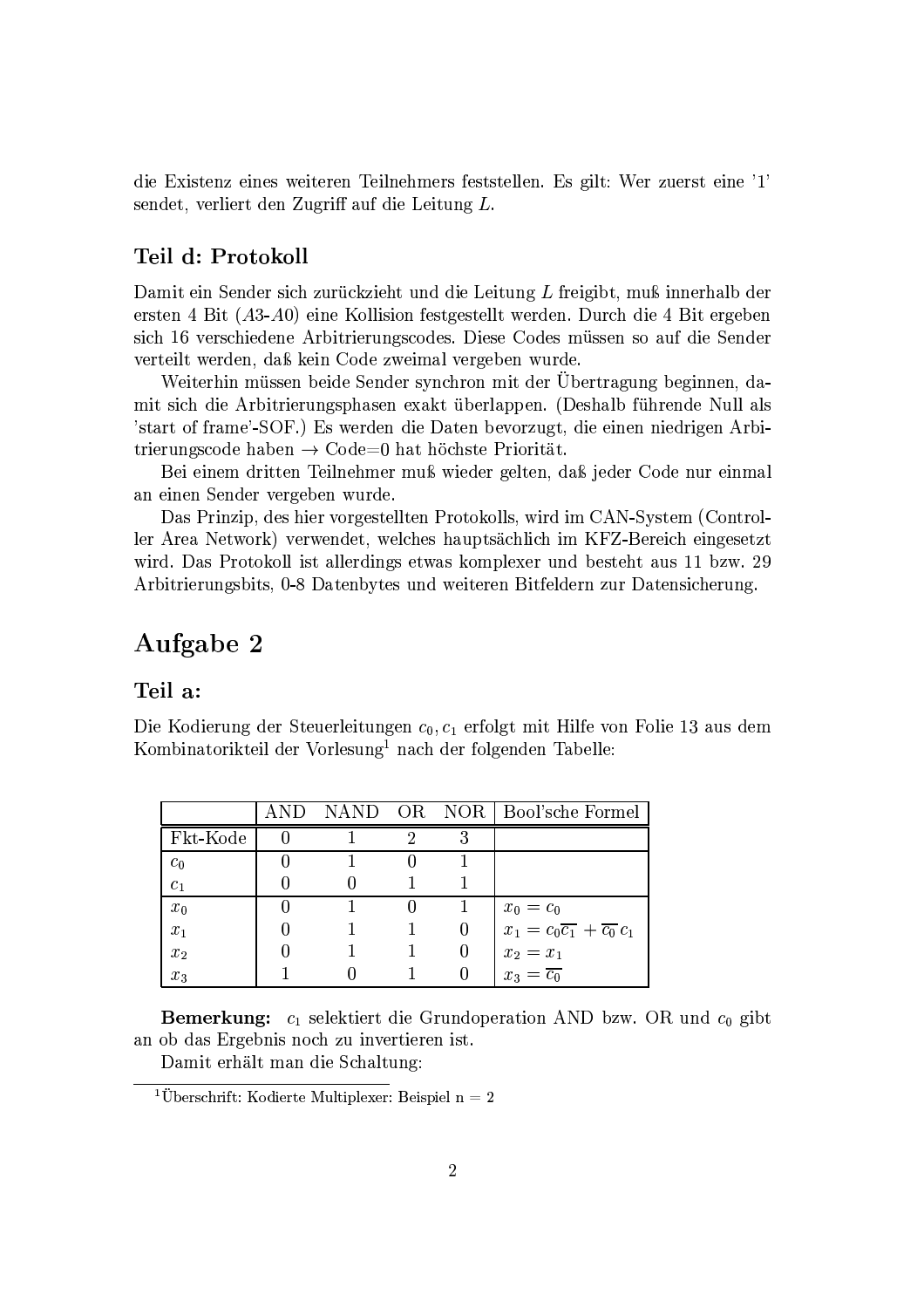

Abbildung 3: Schaltung für die Auswahl der Funktionen.

### Teil b: 7 Segmentanzeige

Die Dekodierung wird standardgemäß nach dem Dualzahlsystem aufgebaut, d.h.

$$
\begin{array}{rcl}\nx_0 & = & \overline{b_0} \, \overline{b_1} \, \overline{b_2} \, \overline{b_3} \\
x_1 & = & b_0 \overline{b_1} \, \overline{b_2} \, \overline{b_3}\n\end{array}
$$

 $s_1, \ldots, s_7$  bestimmt man, indem man sich für jedes Segment anschaut bei welchen Ziffern es einzuschalten ist, d.h.

> $s_1 = x_0 + x_1 + x_2 + x_3 + x_4 + x_7 + x_8 + x_9$  $s_2 = x_0 + x_1 + x_3 + x_4 + x_5 + x_6 + x_7 + x_8 + x_9$  $s_3 = x_0 + x_2 + x_3 + x_5 + x_6 + x_8 + x_9$  $s_4 = x_0 + x_2 + x_6 + x_8$  $s_5 = x_0 + x_4 + x_5 + x_6 + x_8 + x_9$  $s_6 = x_0 + x_2 + x_3 + x_5 + x_6 + x_7 + x_8 + x_9$  $s_7 = x_2 + x_3 + x_4 + x_5 + x_6 + x_8 + x_9$

Man beachte, daß die Dekodierung nur AND-Gatter verwendet, und der Konverter dagegen ausschließlich OR-Gatter. Daher einfache Realisierung mittels PLA:

Werden Werte außerhalb der Vorgaben  $(> 9)$  angelegt, so erscheint bei dieser Lösung eine 8 falls der Wert gerade ist, und eine 9 sonst.